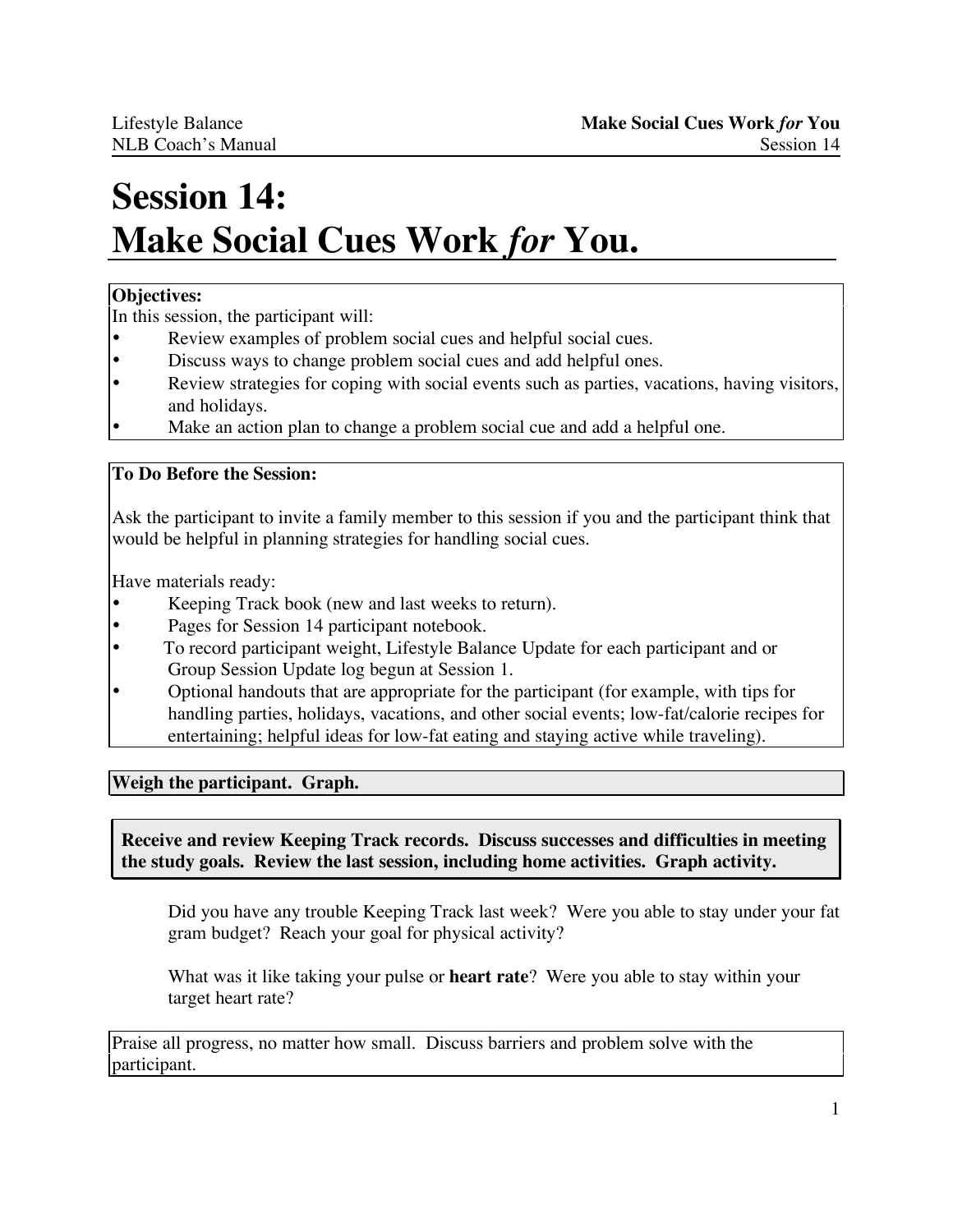# Graph physical activity.

## **Review the concept of food and activity "cues" and define social cues.**

In an earlier session we talked about **how to "take charge of what's around you."** We took an imaginary video camera through your house and where you work, and we looked for problem food or activity "cues," things that would prompt you to think about eating or to be inactive, like a TV set or a bag of cookies on a kitchen counter. We planned some ways to get rid of problem cues and add positive cues (for example, watch less TV, keep high-fat foods out of the house, and keep your walking shoes in sight).

In that session we focused on the sight and smell of food or certain activities that make you think about food. Today we're going to talk about **social cues**, or **what other people say or do that affects your eating and activity.** Again, we will plan some ways to **reduce problem social cues** and some ways to **add positive ones.**

## **Give examples of problem social cues and positive social cues.**

## **Problem Social Cues**

One of the most powerful **problem social cues** is:

- **The sight of other people eating problem foods or being inactive** (for example, you go to a bar where you see other people eating potato chips and watching TV). Can you think of an example in your own life? Is it difficult for you when you see someone in your family or a friend eat certain foods? (Record examples briefly on the work sheet.)
- **Being offered (or pressured to eat) problem foods** or **being invited to do something inactive** are also negative cues (for example, your spouse buys you candy for your birthday or a friend asks you to come over to watch football). What are some examples in your own life?
- **Being nagged** is a negative cue (for example, your spouse says, "You shouldn't be eating that bacon. It's too high in fat."). Some people may think that nagging is helpful, but actually it tends to cause the behavior it's designed to stop. Does anyone nag you about your eating or activity?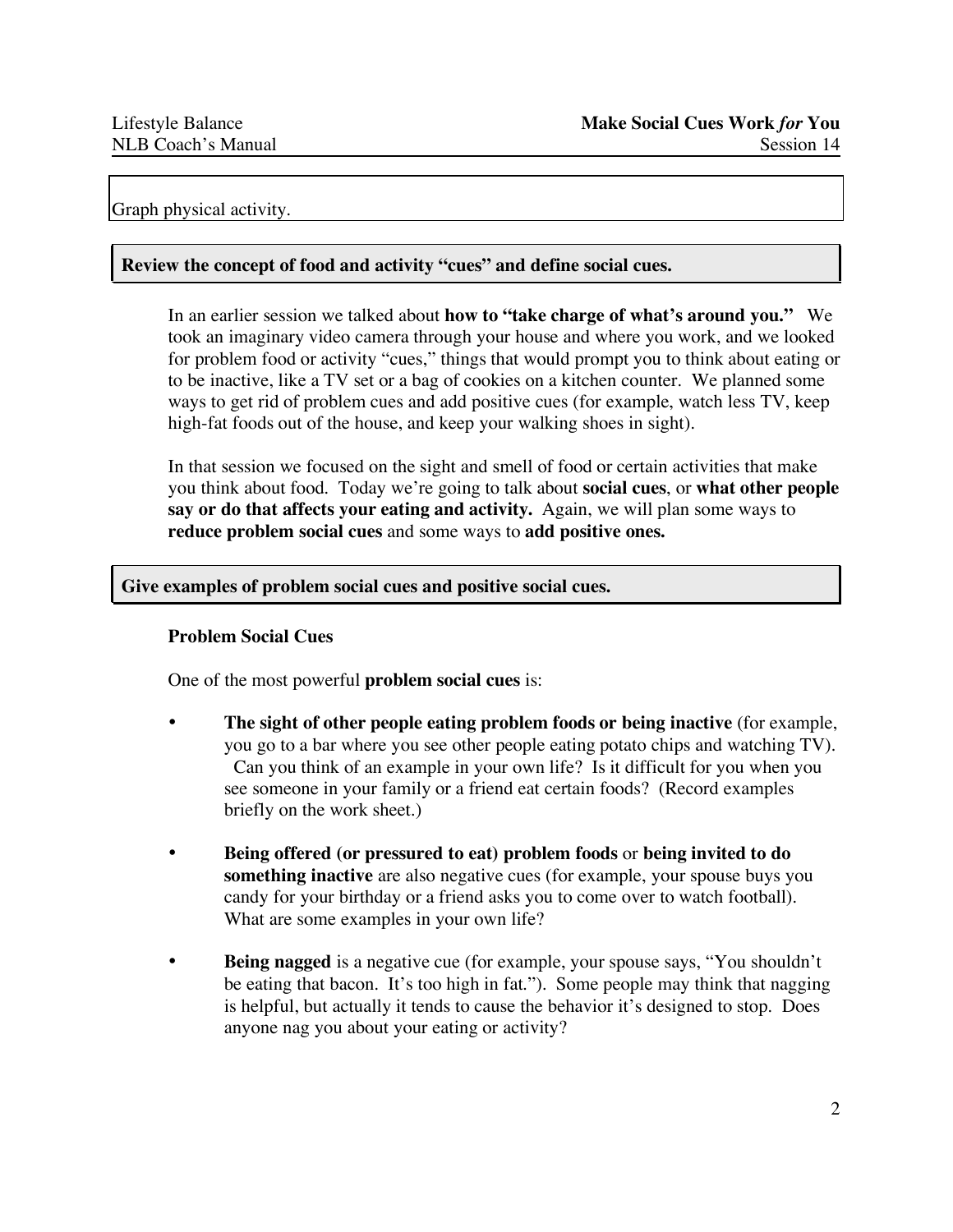**Hearing complaints** is a negative cue, too (for example, your daughter says, "I hate this frozen yogurt. Real ice cream is better," or your spouse says, "You're always outside walking. You don't have any time for your family any more."). Do you hear complaints from anyone about your eating or activity?

Now let's compare problem social cues with **positive social cues.**

Positive social cues include:

- The **sight of other people eating healthy foods or being active** (for example, you go out to dinner with another DPP participant who orders low-fat foods or you go to an aerobics class). Can you think of any people who are good examples for you? In what way? (Record on the work sheet.)
- **Being offered healthy foods** or **being invited to do something active** (for example, your mother offers you fruit salad for dessert or asks you to go for a walk). Does anyone do this for you?
- **Being praised** (for example, your spouse says, "The oatmeal was delicious this morning, honey."). Who praises you for your efforts and accomplishments?
- **Hearing compliments** (for example, your daughter says, "Thanks for buying frozen yogurt, Mom. It's a lot healthier than ice cream," or your spouse says, "You're really committed to walking every day. I'm proud of you."). Does anyone compliment you?

**When you respond to a social cue in the same way over and over again, you build a habit.** The cue becomes paired with the way you respond, and your response becomes more and more automatic. In an earlier session, we used the example of eating popcorn whenever you go to the movies as a food cue that over time becomes a habit for many people. It works the same way with social cues.

Let's say that since childhood, your mother has offered you second helpings of food at the dinner table. You developed a habit of accepting her offer. Now when you return home as an adult and your mother offers you second helpings, it is hard for you to refuse.

It's important to understand that with social cues, the **other person has also learned a habit.** So in the example we've just used, your mother has learned to offer you second helpings and expects that you will accept the offer. **This makes social cues even harder to change than other cues.**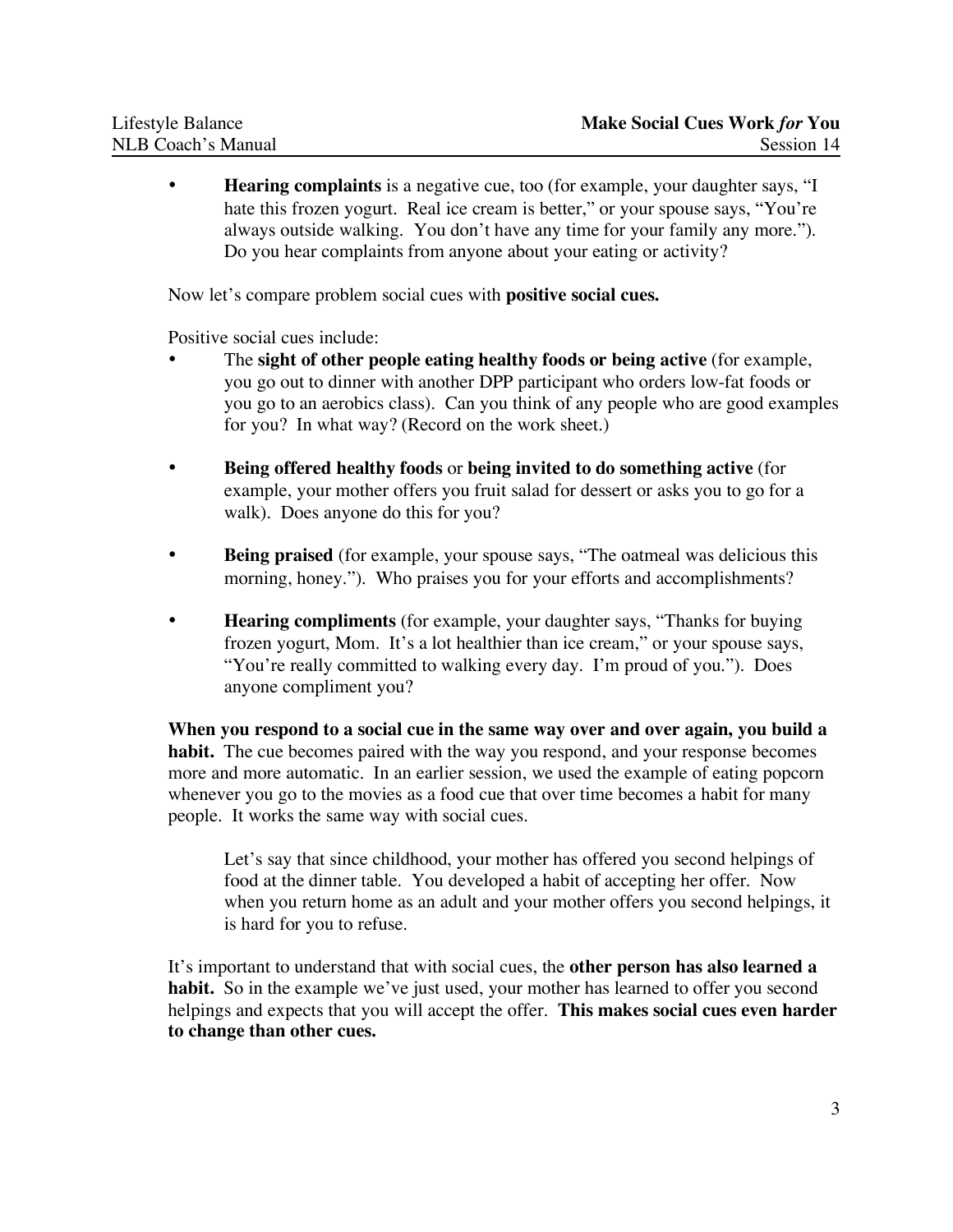#### **Discuss ways to change problem social cues.**

#### **How can you change problem social cues?**

- 1. As with problem food cues, one of the best things you can do is to **stay away from the cue, if you can**. For example:
	- Move to a different room if a family member eats problem foods in front of you.
	- Skip certain parties that are just too tempting for you.
	- Socialize with people by going bowling, dancing, or to the movies. Don't go out to eat as a way to socialize.
	- Change the subject when someone starts talking about food or your weight or activity.
- 2. **Change the cue, if you can.** This means trying to influence the other person's habit, if you can. For example, when someone nags, complains, eats problem foods in front of you, or pressures you to eat:
	- **Discuss the problem. Brainstorm options.** For example, "It's hard for me when you eat ice cream in front of me. It really tempting. Is there a way we could get together and have fun, but not eat ice cream?" **Be willing to compromise** to find a solution that will work for everyone.
	- **Tell people about Lifestyle Balance, your efforts to lose weight and be more active, and why this is important to you.** Many people will be willing to help if they understand that you are trying to change your eating and activity and why.
	- **Ask others to praise you for your efforts and ignore your slips. This is KEY to your success.** Explain to your friends and family that this is what would be most helpful to you. In turn, be sure to thank them when they notice your efforts and overlook your slips.

(Role play this with the participant, using an example that is meaningful to him or her.)

3. If you can't stay away from the problem social cue or change it, **practice responding in a more healthy way**. Over time you will **build a new, healthier habit** and **the other person will learn a new habit, too,** because of your new response. For example: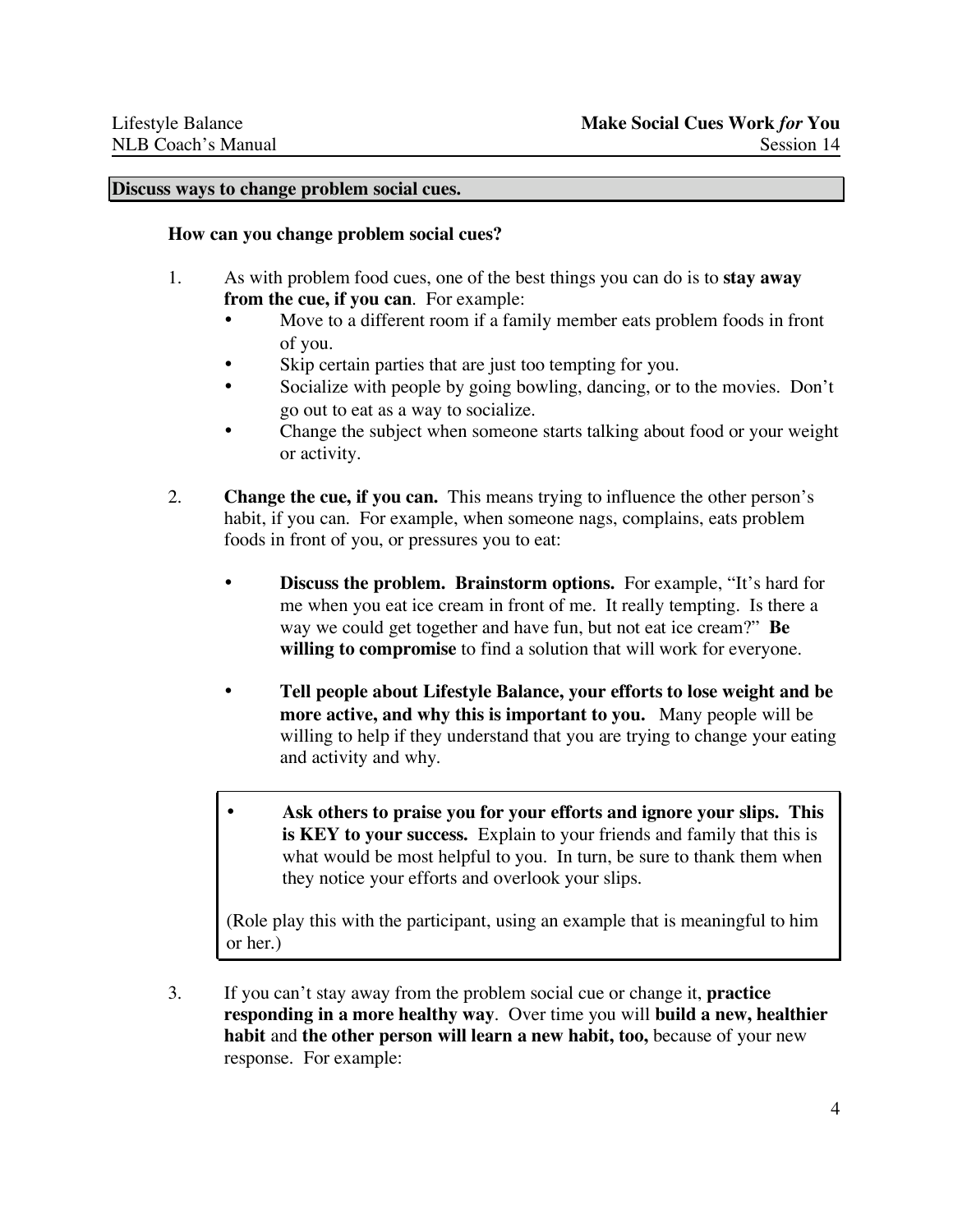• **Say "No" to food offers.** If you are consistent and continue to say "No," others will eventually stop offering.

• One of the most important things you can do is to **show others you know they mean well, and suggest something they can do to help you. Be specific.** Most people mean well when they nag, offer food or pressure someone to eat (for example, many people think that being a good hostess means insisting that guests have second helpings). If you recognize that they mean well and give them a specific, positive alternative, they can still feel helpful and you are more likely to reach your goals, too. For example, when a hostess offers you second helpings, say, "Thanks so much for offering. You know what I'd really enjoy is some coffee." **If you can, give them specific ideas of how to help ahead of time,** before you are confronted by a challenging situation.

Role play saying "No" to food offers, using an example that is meaningful to the participant. Illustrate that the participant should be prepared to say "No" several times to someone who continues to offer, e.g., "Are you sure you don't want a piece of cake?"

> Remember that **it takes time to break an old habit or build a new one.** Change doesn't happen overnight. And with social cues, there are at least two people involved in making a change: yourself and someone else. **Don't expect other people to adjust instantly** to a new way of relating, any more than you expect yourself to change instantly.

## **Discuss ways to add positive social cues.**

Not all social cues are problems. You can use social cues to *help* you eat healthier and be more active. For example:

- **Spend time with people who are active and make healthy food choices.** For example, at parties stand next to people who spend most of their time talking and dancing instead of eating.
- **Put yourself in places where people are active**. For example, join an exercise club or sports league. Come to the DPP activity sessions.
- **Set up a regular "date" with others to be active**. You will be more likely to be active because you won't want to disappoint them by cancelling.
- **Ask your friends to call you to remind you to be active or to set up dates to be**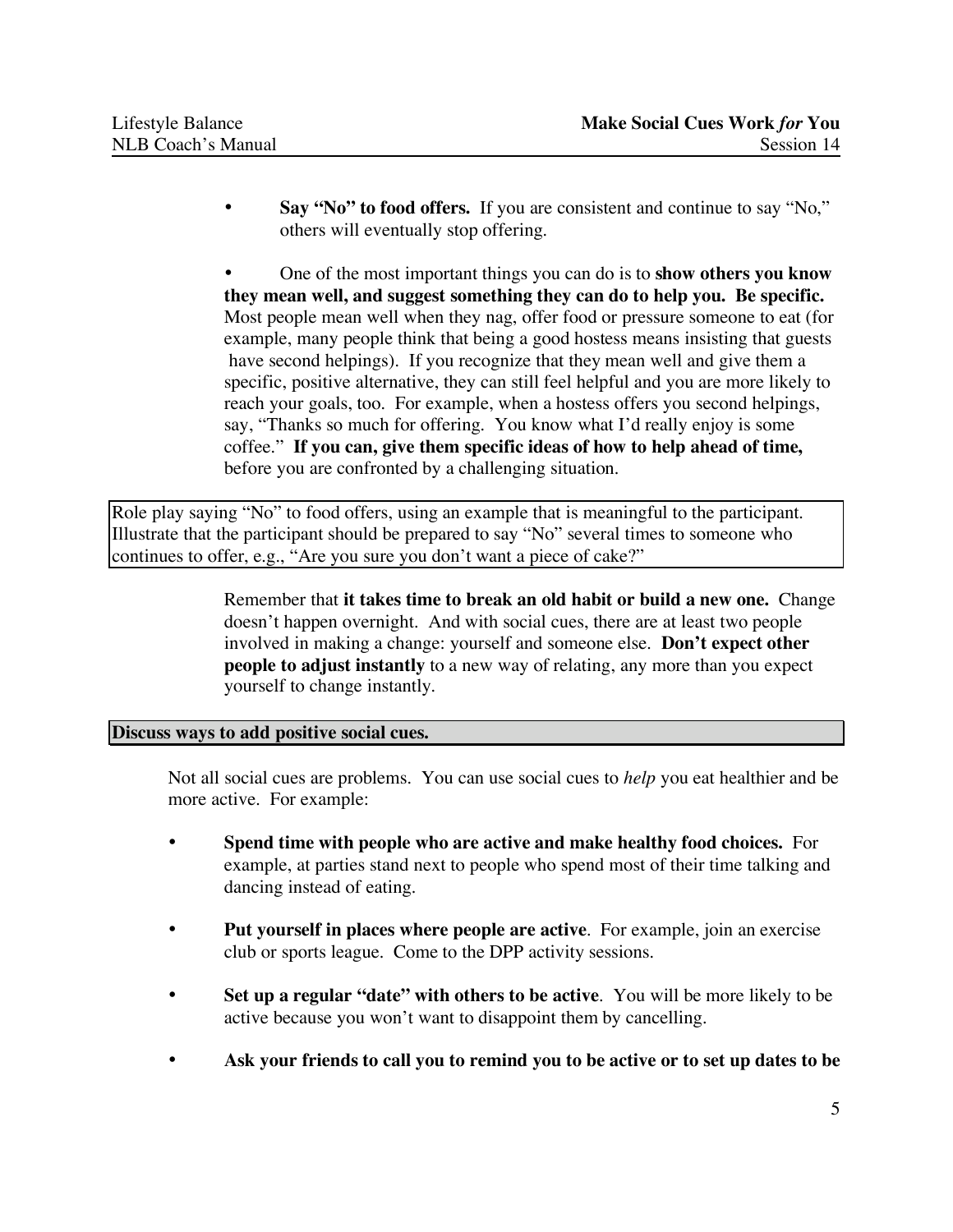**active.**

- **Bring a low-fat/calorie food to share.** For example, bring a fruit salad to a potluck dinner.
- **Be the first to order when you eat out at a restaurant** and order healthy foods. This is much easier than waiting until after others order high-fat foods and then trying to make a healthier choice. In addition, you will provide a positive social cue for other people.
- **Be social by doing something active.** For example, take a walk and talk. Go out dancing instead of going out to dinner. Start a family tradition of taking a walk after dinner instead of watching TV.

An important way to change negative social cues and add positive ones is to **ask people who want to support you for help.**

**What people in your life want to support you?** *[Record a few names.]*

**What could they do to help you?** Here are some ideas. Would any of these be helpful to you?

Review the ideas on the work sheet. Check a few that the participant thinks would be helpful. Add other ideas at the bottom of the chart. Some participants may want to copy the work sheet to give to a supportive friend or family member.

**Discuss ways to handle social events such as parties, having visitors, or holidays.**

**Social cues are especially powerful at social events** such as parties, holidays, vacations, and when you have guests in your home or are a guest in someone else's home. These events:

- **Upset our routine** (for example, you usually walk after dinner, so how do you fit walking in on a day when you're going to a party after dinner?),
- **Challenge us with unique food and social cues** (for example, your family serves appetizers whenever there are guests in the house but not at other times; you go on vacation to a place you've never been before and you're not familiar with any of the restaurants),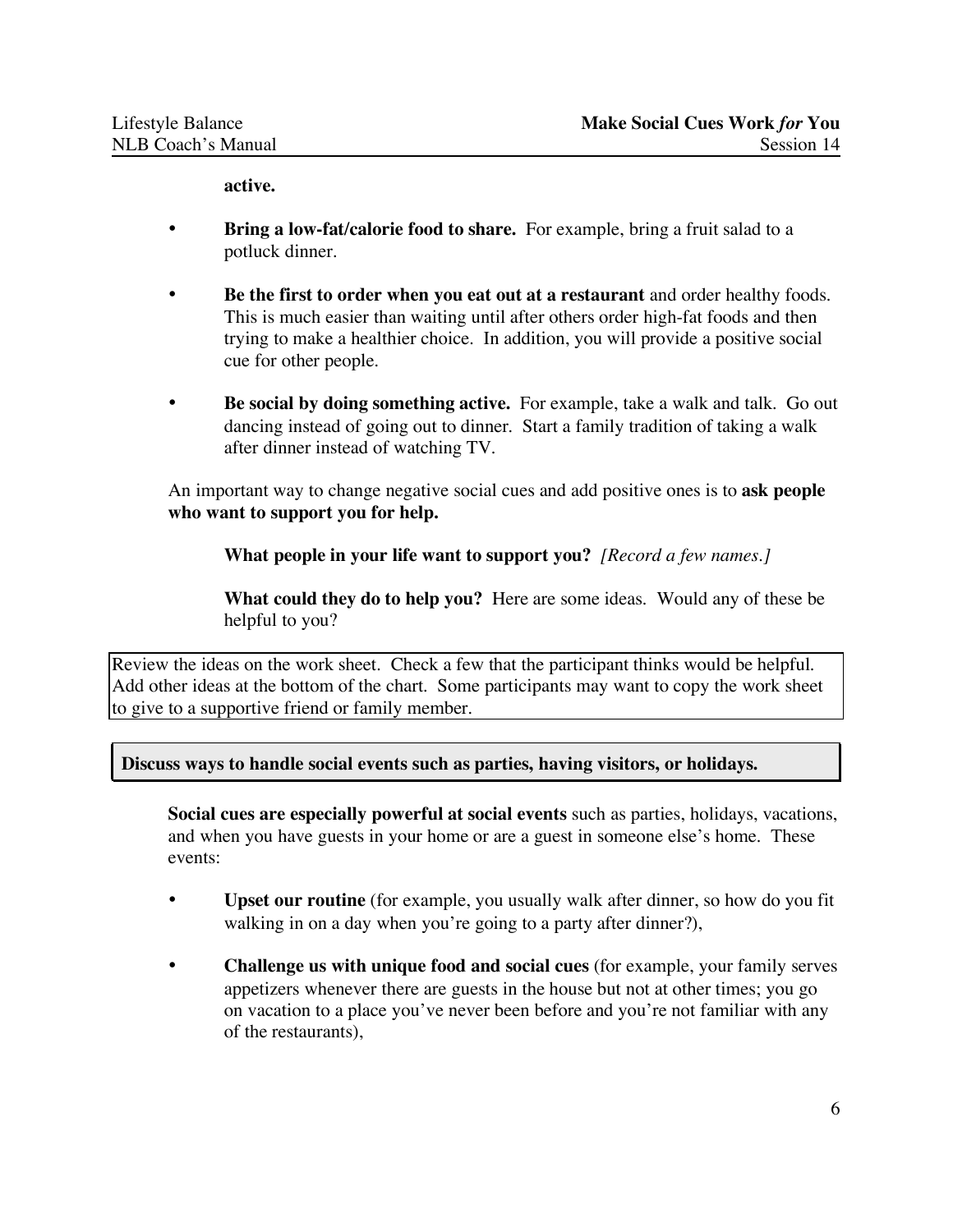• **May involve habits that have developed over many years and so can be very powerful** (for example, for the past 30 years on Thanksgiving, your family has watched the parade on TV and had pumpkin pie with whipped cream for dessert).

# **What are some social events that are difficult for you?**

Get an idea of the kind of social events the participant attends. If it is near a holiday or vacation, you may want to focus during the remainder of the session on brainstorming options and making an action plan for that specific event.

To handle social events well, try to anticipate the problems that will occur. What exactly might be difficult for you? Then brainstorm your options ahead of time. Here are some ideas: *[review the examples on the work sheet]*:

- **Plan ahead.**
- **Stay away from problem cues when you can.**
- **Change problem cues.**
- **Respond to problem cues in a more healthy way.**
- **Add helpful social cues.**

Stay positive. Think of every social event as an opportunity to learn what works well for you and what doesn't. Remember, you are building healthy habits for a lifetime.

For participants that entertain, you may want to distribute some low-fat/calorie ideas and/or recipes (for example, recipes for low-fat dips and a list of low-fat crackers). Participants who travel often may appreciate the optional handout on helpful ideas for low-fat eating and staying active while traveling.

# **Assign home activity.**

With the participant, develop and record on the work sheet two action plans to: Change a problem social cue.

• Add a helpful social cue.

If it is near a holiday, vacation, or particular social event, include an action plan for that event.

## **Assign home activity.**

This week:

Keep track of your weight, eating and activity.